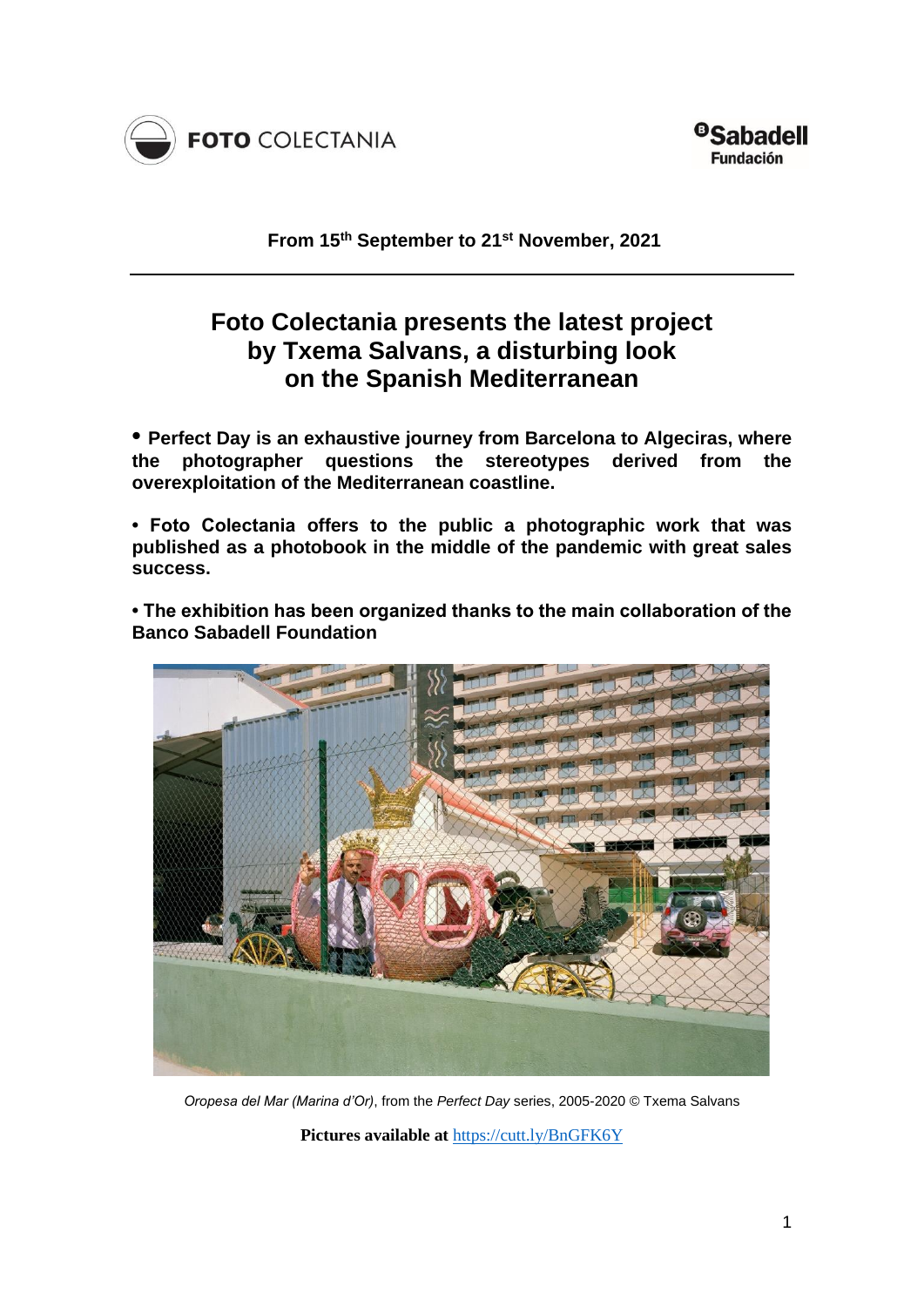**Barcelona.-** The Foto Colectania Foundation and its Main Collaborator the Banco Sabadell Foundation present the exhibition *Txema Salvans. Perfect Day.*

"In recent years Foto Colectania has been promoting the artists of our country through monographic exhibitions. Therefore, showing the work of a photographer like Txema Salvans -whose photobooks have an exceptional international impact- offers the opportunity to enjoy his last series, finally in exhibition format", explains Pepe Font de Mora, director of Foto Colectania.

Since the beginning of his career, Txema Salvans has been working on the field of everyday life and the surprising human social behaviors. He dedicates long periods to his series before he considers them finished and always accompanies them by photobooks edited by well-known publishers. Perfect Day, which was published in one volume with the same title by the British publisher Mack during the pandemic and sold with great success, now comes as an exhibition to Foto Colectania for the whole public to enjoy.

The series is an exhaustive tour of the Mediterranean coast, from Barcelona to Algeciras, carried out between 2005 and 2020. On this occasion Salvans has focused on the surprising places where we consume our leisure time. With his characteristic formal and conceptual style, where irony helps us understand the dimension of the tragedy, he invites us to question stereotypes about the overexploitation of our tourist coastline.

This photographic work forcefully condenses Salvans' career, delving into the theme that haunts the photographer in his latest series. As he explains: "Perfect Day talks about the incredible physical and emotional resilience of our species. In this resilience, paradoxically, lies the tragedy of the human being. Where other species give up we are able to hold out a little longer ".



*Torrevieja*, from the *Perfect Day* series, 2005-2020 © Txema Salvans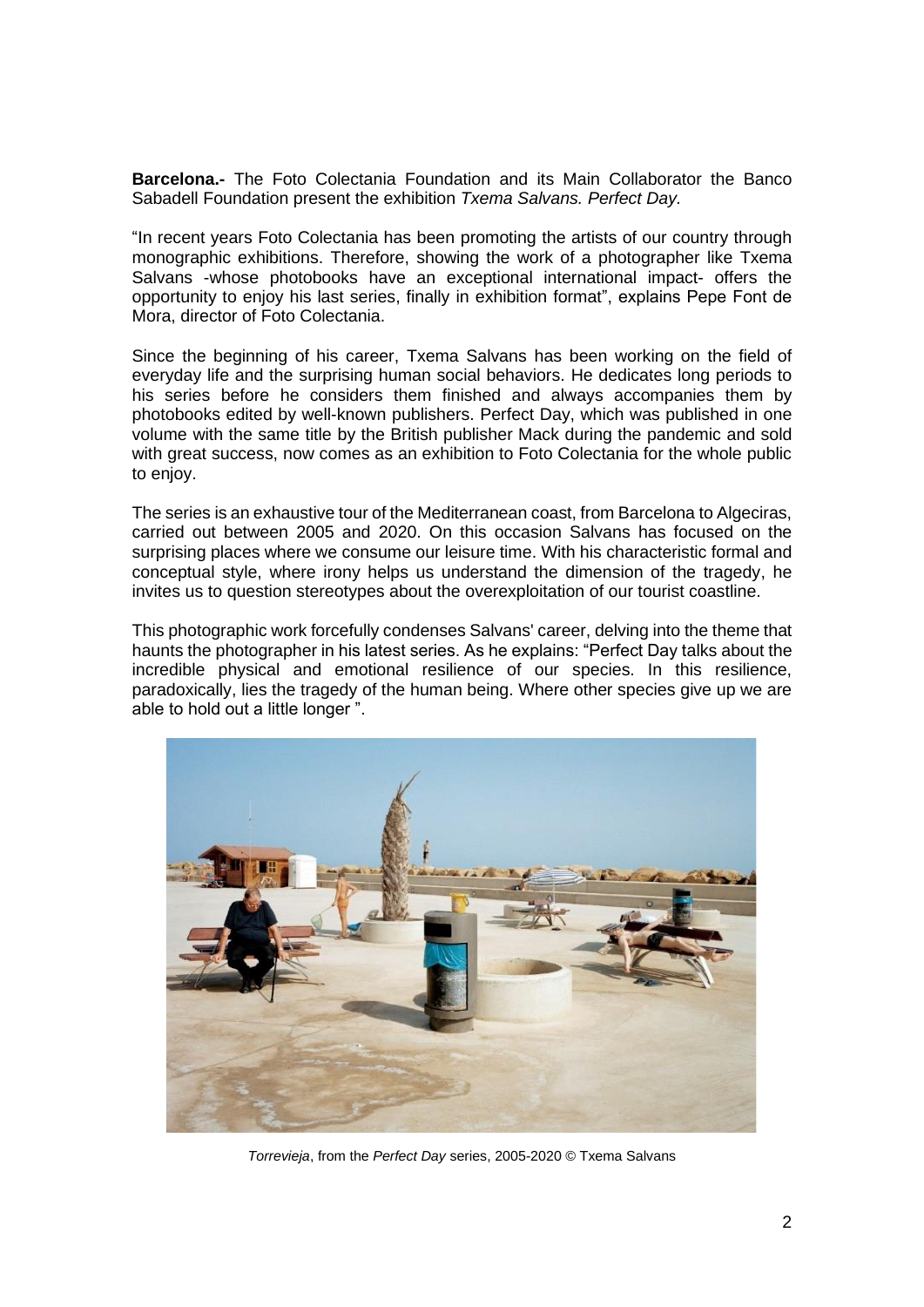# **The Exhibition**

The show comprises of 49 photographs, a project about the Mediterranean, in which the sea never appears. "Not showing the sea was the key. It amplified the feeling of strangeness, of desolation, and above all it helped me to speak of the Mediterranean as an example of what is called 'the tragedy of the commons' in which several individuals, motivated by personal interest and acting rationally, end up destroying a limited shared resource (the common one), that is, the Mediterranean, by land, sea and air ", explains Txema Salvans.

"Those scenographies of leisure in postindustrial society are exactly what interests Txema Salvans, who captures them by emphasizing their surreal banality and sharpening the feeling of funny strangeness that they produce in us", writes Joan Fontcuberta in the photobook *Perfect Day* (Mack editorial, 2020 ).

The title of *Perfect Day* refers to the Lou Reed song, but also to a Salvans' recurring idea. "Our existence is framed between a highly improbable event that is being born and another inevitable event that is dying. From this binary perspective, every second of life is a Perfect Day ", Salvans says.

The images do not respond nor explain, but rather challenge the viewer with the will to leave him suspended between tragedy and comedy. It is the viewer who decides the final meaning.

As the journalist and professor Pepe Baeza says in a text about the artist: "But is it really possible to find pleasure in degraded places like these? And why not? After all, gratification is subjective and achieving it with few resources is a wise exercise in survival".

## **Methodology**

For this project, Txema Salvans has worked with a large-format analog camera mounted on a tripod. According to him, "the great paradox of working with this camera is that the more complex the liturgy that accompanies the photographic act is, the more visible I am, but the more unnoticed I pass."

The high quality offered by the camera allows us to emphasize the context and its details, but it is the human presence that gives it the tragic dimension that Salvans seeks. Working with film instead of digital gives a recognizable texture and is not subject to the fads of digital filters. Many photographs are taken up on the roof of his van, with which he has traveled 150,000km over 15 years.

"Photography is a state of mind, it allows me to experience an intellectual pleasure, observe the complexity of our species, be alone, wander and remain in a state of contemplation that frees me from the need to be the protagonist of my own life. And that's a great relief ", Salvans concludes.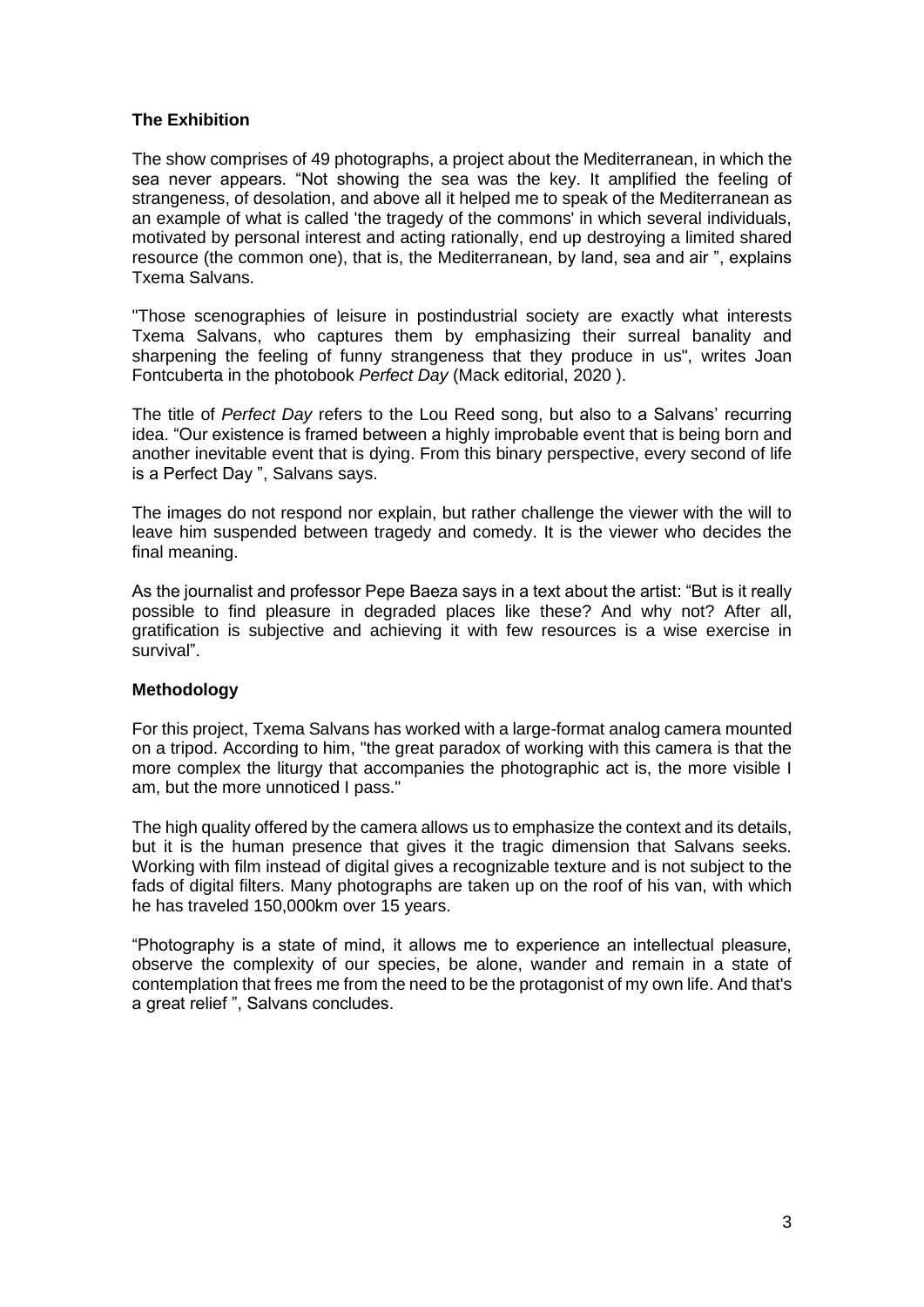## **About Txema Salvans**

Since two decades ago, Txema Salvans (1971, Barcelona) has developed his work with a documentary and artistic approach outside the usual circuits of photojournalism, approaching the photographic essay as well.

Joan Fontcuberta has described his work as a "balance between critical thinking and a poetic sense of humor". The projects of Txema Salvans, a chronicler of contemporary Spain, are always consolidated in the book format. His first book Nice To Meet You (ACTAR, 2005) received the Photo España 2005 award for the best photobook. The Waiting Game (RM, 2013) was awarded as the best Ibero-American photobook (2012).

In 2018 he published My Kingdom (MACK, 2018) and also the second part of The Waiting Game (RM, 2018). Perfect Day (MACK, 2020) is his last project, published in the middle of the pandemic. Txema Salvans' work has been published in the main international media, such as Le Monde, Suddeustsche Zeitung Magazine, Stern, New York Times, NZZ, Liberation, Monocle, Colors, Big Mag, Vice, Marie Claire, GQ France, Elephant, Britsh Journal of Photography, Wallpaper, ID Magazine, Matador and El País Semanal. He has exhibited at numerous festivals and museums, including the Centro de Arte Contemporáneo Arts Santa Mònica, La Virreina Centre de la Imatge, the Museum of Contemporary Art in Hamburg, the Museum für Photographie Braunschweig and the Museo Centro de Arte Contemporáneo Reina Sofía in Madrid.

#### **The Foto Colectania Foundation**

Foto Colectania is a non-profit organization, created in Barcelona in 2002, with the aim of disseminating photography and making it known in the social, artistic and educational field of our country. The programs that are carried out, from exhibitions to activities and publications, are based on the creation of an innovative and participatory project whose main axis is thinking around the image.

Based on Paseo Picasso 14, in the heart of the Born district, Foto Colectania has established itself as a reference center in the field of photography that houses a photographic collection of more than 3,000 works by 80 Spanish and Portuguese artists, in addition to the archive by photographer Francisco Gómez and other collections from several private collectors.